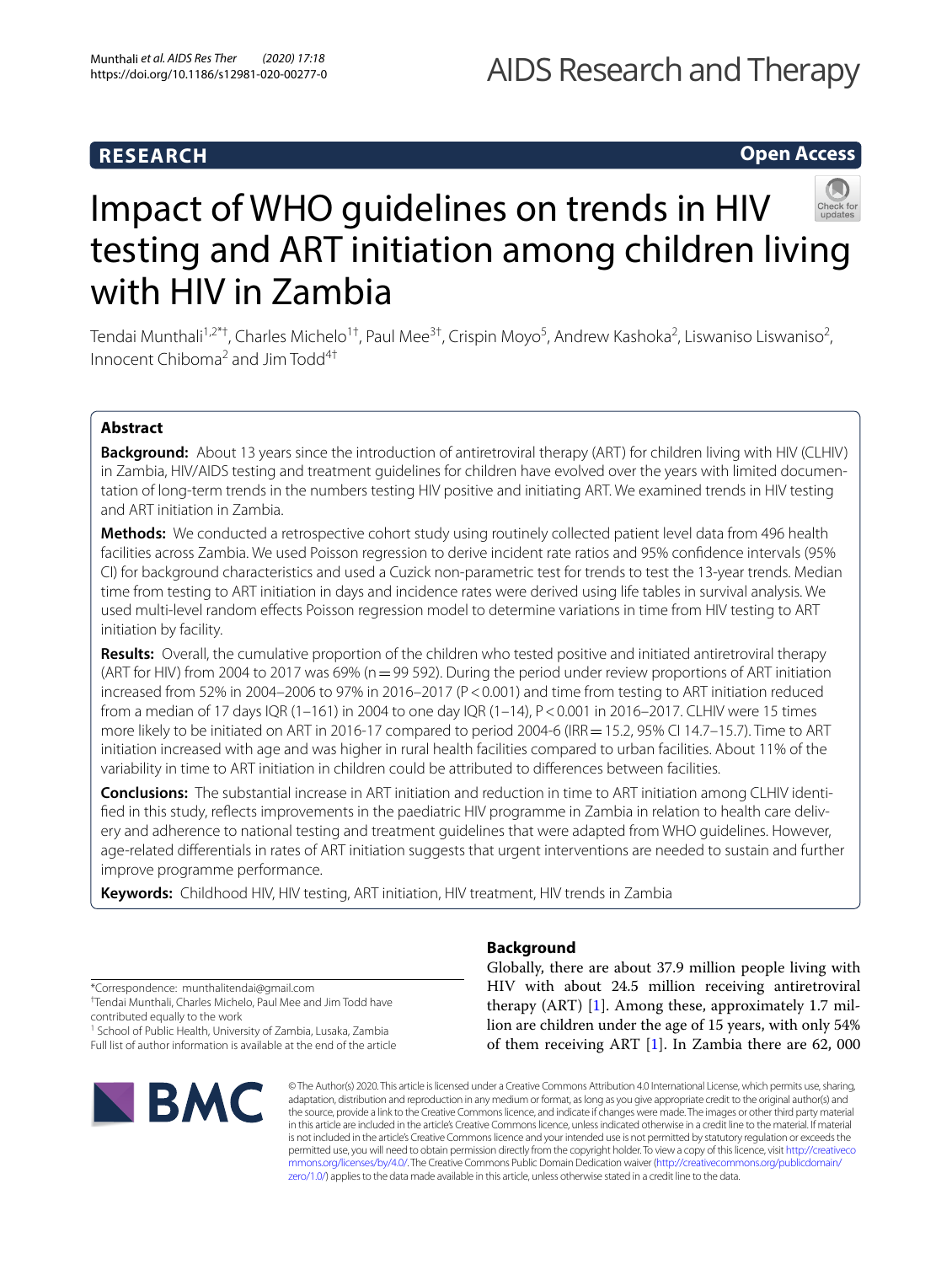children living with HIV (CLHIV) with 79% on ART and 3000 of them die from AIDS related illnesses annually [\[1](#page-9-0), [2\]](#page-9-1). ART was frst made available free of charge in Zambia in 2005 [[3](#page-9-2), [4](#page-9-3)] and since then treatment of children on ART has been based on the World Health Organization (WHO) treatment guidelines that are adapted for use in country. In 2006 WHO recommended initiating children on ART based on clinical staging  $(3/4)$  or  $CD4+T$ cell counts  $\langle$  < 250 cells/ $\mu$ l/CD4% < 25%) [[5\]](#page-9-4). The guidelines were then revised in 2008 recommending ART for all children less than 12 months regardless of CD4 count [[6\]](#page-9-5). By 2010, WHO further revised the guidelines recommending immediate initiation on ART for all infants and children less than 2 years regardless of immunologic or clinical thresholds and for all children aged 2–5 years with clinical stages  $3/4$  or CD4<750 cells/ $\mu$ l or 25% [\[6](#page-9-5)]. In 2013, the WHO guidelines were revised to recommend immediate treatment for all children $<$ 5 years old [\[7](#page-9-6)]. The current guidelines (2016) now recommend immediate initiation on ART for all HIV infected children regardless of age under the test and treat guidelines [[8\]](#page-9-7).

These changes in the guidelines have resulted in improvements in HIV testing and ART initiation among children [[9](#page-9-8)[–12](#page-9-9)]. However children still fall through the gaps and present for testing and ART initiation at older ages and in late HIV stages [\[11\]](#page-9-10). A study of 565 children initiating ART from 2004 to 2008 at one urban and two rural clinics in Zambia showed that about 50% of children started treatment between the ages 5 to 10 years [[12\]](#page-9-9). Similar trends were seen in a study in Tanzania from 2004 to 2011 among children in 26 clinics where children were initiated on ART at a median age of 5.2 years [\[13](#page-9-11)].

In 2018, 13 years later after the introduction of ART in Zambia there are improved HIV testing services and better ART availability for CLHIV [\[14–](#page-9-12)[16\]](#page-9-13). Studies conducted in sub-populations of children in Zambia have shown changes in the baseline characteristics of children testing HIV positive and initiating ART [\[14](#page-9-12), [15\]](#page-9-14). However, little is known about long-term and country-wide characteristics of children diagnosed with HIV and initiating ART in Zambia. This paper uses national routine patient data to describe the baseline characteristics of children in Zambia from HIV testing to ART initiation and how these characteristics have changed over a 13-year period.

## **Methods**

## **Study population**

This study was a retrospective cohort study of children with records in the Zambian SmartCare data system. SmartCare is an electronic patient monitoring system which is used in many health facilities across all districts in Zambia  $[17-19]$  $[17-19]$ . Each patient is given a unique identifcation number at the frst contact with the clinic and then subsequent records are entered into the database at each visit to health facility. The patient's records are entered in SmartCare either electronically during the visit or after the patient has been attended to by entering the data from a paper-based patient fle. SmartCare data is collected for routine patient monitoring but is prone to missing data in both the electronic database and in paper-based format. A total of 99,592, children less than 15 years of age at the time of HIV diagnosis with records in SmartCare regardless of missing data during the period under review were included in the analysis.

### **Clinical procedures**

In the Zambian health care system, all children with a positive serological test for HIV are eligible for enrolment into care. At the initial evaluation visit, a record is taken of medical history, physical examination, anthropometric measurements, socio demographic information and determination of WHO disease stage. All CLHIV should receive HIV care according to national testing and treatment guidelines which includes, the measurement of CD4+T-cell counts or percentages, haemoglobin levels (HB), renal and liver function tests and HIV viral loads prior to starting ART. Treatment eligibility is determined based on the WHO and/or national treatment guidelines in efect at the time of HIV testing. Eligible CLHIV are treated with a frst-line regimen and asked to return for clinical evaluation at week 2, week 4 and then every 3 months for stable children [[20](#page-9-17), [21\]](#page-9-18).

#### **Data extraction and analysis**

The data for this analysis were extracted from Smart-Care and saved in Excel (Microsoft Corp, Seattle) format for cleaning. The data was then exported to Stata version 13 (Stata Corp, College Station, Texas) for analysis. Two date variables were used from the dataset, the date of the frst HIV positive test result (HIV diagnosis) and the date initiated on ART. These dates were used to derive the year of HIV test, the year of ART initiation, and the time between HIV diagnosis and ART initiation. The time variables were grouped into the following year bands: 2004–2006, 2007–2009, 2010–2012, 2013– 2015 and 2016–2017, which roughly correspond to the years when Zambia implemented the WHO guidelines for ART in children. The ages of the children were categorised into four categories: those less than 18 months, 18–59 months, 5–9 years and 10–15 years. In addition health facilities were categorised into Hospitals, health centres, hospices and health posts as classifed by the Zambia Health facility listing [[18\]](#page-9-19).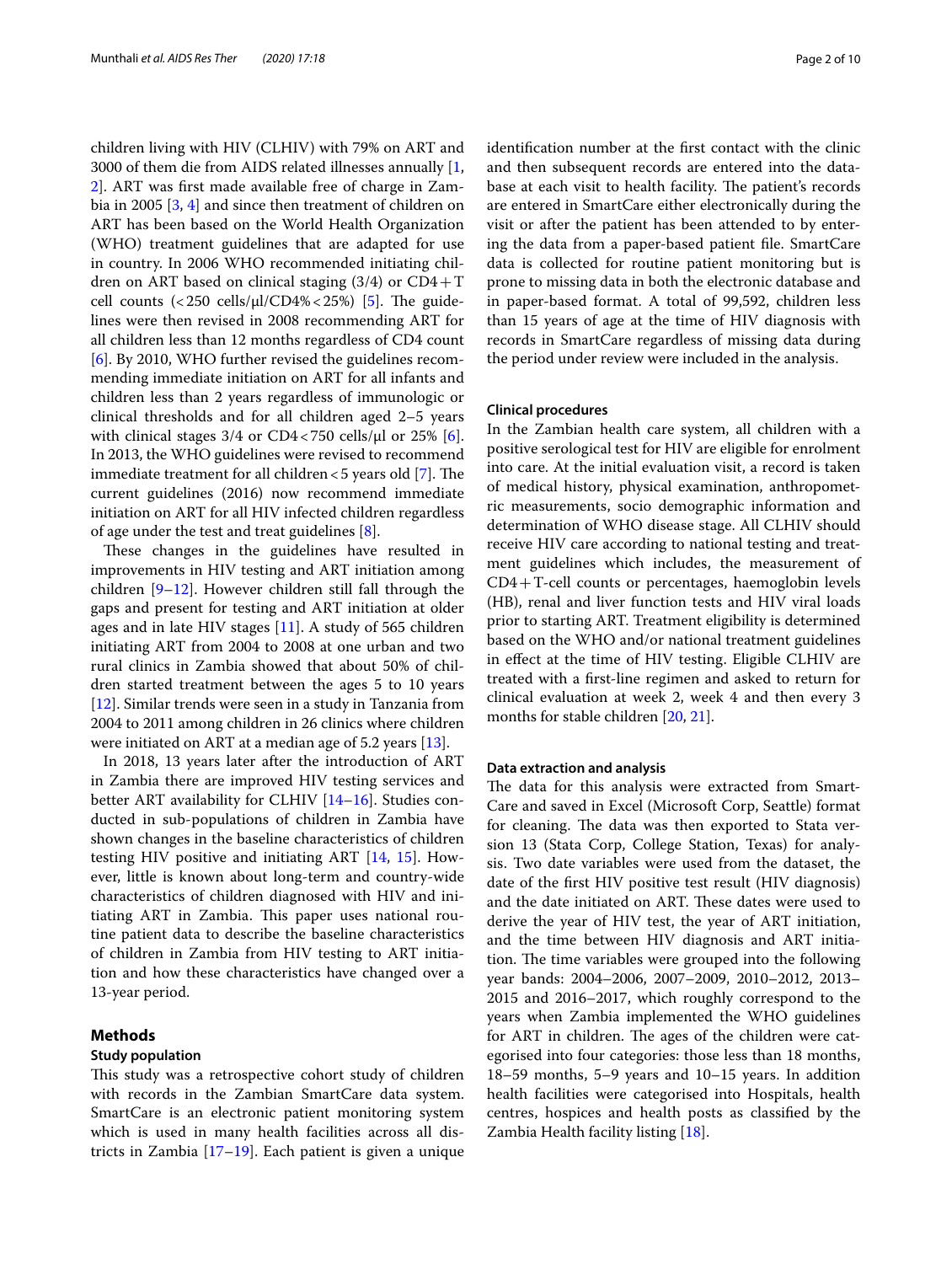## **Statistical methods**

Duplicate results were removed in Stata using the child's ID, date of birth and relevant variables such as laboratory results, pharmacy visit and HIV test dates. For continuous data, a test for normality was performed and data that were not normally distributed were described using the median and inter quartile ranges (IQR), while normally distributed data were described using means and standard deviations. The two baseline characteristics: tested for HIV and initiated on ART were used as dependent variables. Frequencies and percentages were used for categorical data and the Cuzick non-parametric test for trends (which is a Wilcoxon-type test for ordinal data) was used to show the changes in proportions testing HIV positive across time for the diferent levels of the explanatory variables. Models for trend testing were selected based on type of independent variable. All variables that were tested for trends were ordinal and had two or more categories.

We declared the data as survival data using the time from HIV testing to initiation on ART using parametric survival analysis to estimate the rate of ART initiation. Dates when the child was enrolled into HIV care, the date of death for those that died or whether they were put on ART or not were used to censor the data in survival analysis. Incident rate ratios were derived using Poisson regression and a Wald test was used to assess signifcance. Mixed multi-level random efects regression modelling was used to show variability of time from HIV testing to ART initiation among the children attributable to type of facility used at ART initiation. Wald tests were used to compare goodness of ft for crude and adjusted models.

Cumulative aggregate numbers of children initiating ART from the UNICEF's Stocktaking reports and the UNAIDS country reports published during the period under review were also compiled and compared to SmartCare numbers to validate trends in our analysis.

## **Results**

## **Participants**

A total of 99,592 children were recorded as having a positive HIV test result from 496 health facilities across Zambia during the period under review. Of these children 52% (52,109) were female and 48% (47,483) were males. In this analysis a total sampling of all children in 496 health facilities and 71 districts from all ten provinces of the country with relevant records in SmartCare was conducted. Out of the 99,592 children recorded as having an HIV positive diagnosis between 2004 and 2017, 69% (68,630) had records showing they started antiretroviral therapy (ART). Overall mortality for the period under review was 6% (5817/99,592). Mortality in children who tested positive, was 7% before ART initiation (2167/31,097) and 5% (3431/68,630) in children after initiating ART. In addition, a total of 31% (31,097) of children that tested HIV positive had no record in Smart-Care of ART initiation. For the children with records of ART initiation, after ART initiation, additional data on weight, height and clinical data are not well recorded or were missing in most cases, see Fig. [1.](#page-3-0)

The median age for HIV testing was 2 years with an interquartile range of (IQR) 1 to 4 years. Most of the records were from Lusaka (25%), Southern (17%), Copperbelt (21%) and Eastern provinces (10%). Western, Northern, Muchinga, Central, North-western and Luapula provinces each contributed less than 10% of the records, see Table [1.](#page-3-1)

#### **HIV testing over time**

The percentage of children testing HIV positive in the age groups from birth to 17 months and from 18 months to 4 years was highest in the period between 2007 and 2009 at 30% but declined steadily over the years. In contrast among the 10 to 15 age group, HIV testing was lowest in between 2007–2009 at 17% and increased over the years to 26% by the end of 2017. Median age at testing has remained high over the years with the lowest age at testing being 3 years IQR (1–8) in 2007–2009, see Table [2](#page-4-0). Of those who tested HIV positive, most children (55%) were tested in hospitals in 2004–2006 however, this trend reduced to 37% between 2016 and 2017 with increasing testing in the other facilities ( $p$ -value < 0.001).

#### **Estimation of time‑to‑ART initiation over time**

The median time from testing to initiating ART reduced from 17 days IQR (1–161) in 2004 to 2006 to one day IQR (1–14) in the period 2016–2017. Time to ART initiation increased with increasing age of the children with children aged from 5 to 9 years taking the longest time to be initiated on ART (14 days IQR (1–112) during the same period. Hospices had the longest time to ART initiation at 28 days IQR (1–357) while health posts had the lowest time to initiation at 1-day IQR  $(1-37)$  see Table [3](#page-5-0).

Children were 15.2 times more likely to be initiated on ART in 2016–2017 compared to the period 2004–2006 (1RR=15.2, 95% CI 14.7–15.7, p-value<0.001) after adjusting for other variables (sex, province, age at HIV test, type of health care facility used). In estimating rates of ART initiation, the overall ART initiation rate was estimated at 0.14 per month or 1.68 per year, while the rate for ART initiation increased over the reporting period from 10 per 100-person months in 2004–2006 to 106 per 100-person months in 2016–2017. Since 2014 almost all children who tested positive for HIV have initiated ART,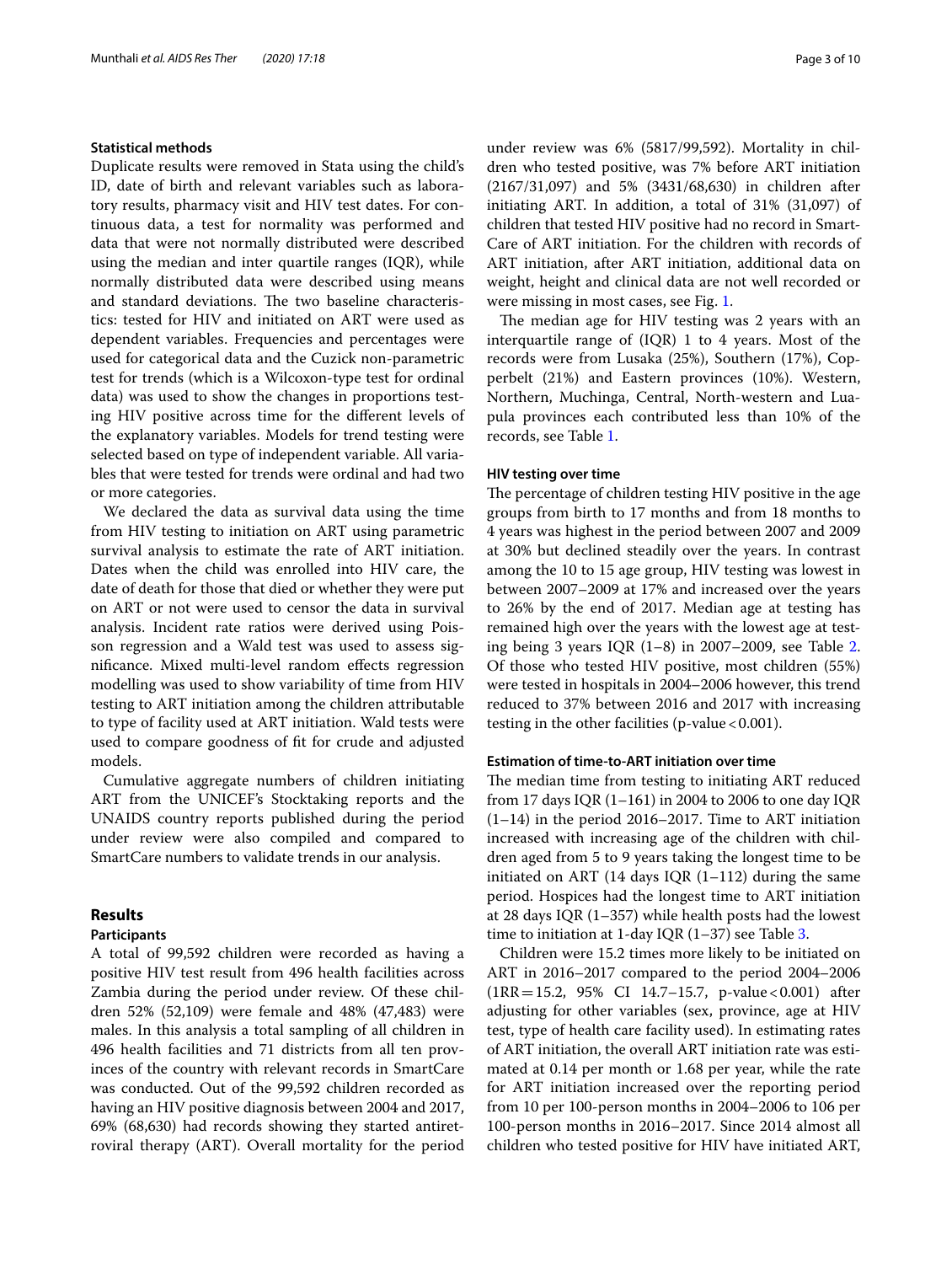

## <span id="page-3-1"></span><span id="page-3-0"></span>**Table 1 Baseline characteristics of children diagnosed with HIV from 2004 to 2017 in Zambia**

| Characteristic               | Population |                |  |
|------------------------------|------------|----------------|--|
|                              | N          | %              |  |
| Sex                          |            |                |  |
| Female                       | 52,209     | 52             |  |
| Male                         | 47,483     | 48             |  |
| Age of the children          |            |                |  |
| Age at HIV test Median (IQR) | $2(1-4)$   |                |  |
| Province                     |            |                |  |
| Lusaka                       | 25,343     | 25             |  |
| Copperbelt                   | 20,701     | 21             |  |
| Southern                     | 16,498     | 17             |  |
| Eastern                      | 10,312     | 10             |  |
| Central                      | 7097       | 7              |  |
| North-western                | 3664       | 4              |  |
| Northern                     | 3160       | 3              |  |
| Luapula                      | 3458       | 3              |  |
| Western                      | 7081       | 7              |  |
| Muchinga                     | 2277       | $\mathfrak{D}$ |  |
| Total                        | 99,592     | 100            |  |

and the median time for ART initiation has dropped from 1 month in 2014 to 1 day in 2017 (Fig. [2\)](#page-6-0). Furthermore, the ART initiation rates reduced with increasing age groups from 16 per 100-person months in the youngest age group, to 14 per 100-person months among children aged 10 to 15 years during the same period.

## **Characteristics of children at ART initiation**

Overall, the percentage of children who tested HIV positive who were initiated on ART increased over the years to 97% as of December 2017 from 52% in 2004–2006 (Table [2\)](#page-4-0). Children from birth to 17 months recorded the lowest percentages of ART initiation among all the age groups with percentages under 20% over the period under review. In contrast, percentages of children initiating ART among the 10 to 15 age group were highest at above 25% with the highest percentage recorded between 2016 and 2017 (p-value < 0.001  $z = 8.93$ ). The proportion of children initiating ART in urban districts continued to be high over the period under review with initiations in urban districts maintaining more than 85% ART initiation rates, see Table [4.](#page-7-0)

## **Comparison of national estimates of children initiated into care with UNICEF and UNAIDS estimates**

Cumulative numbers of all children initiating ART in SmartCare over the period under review and aggregate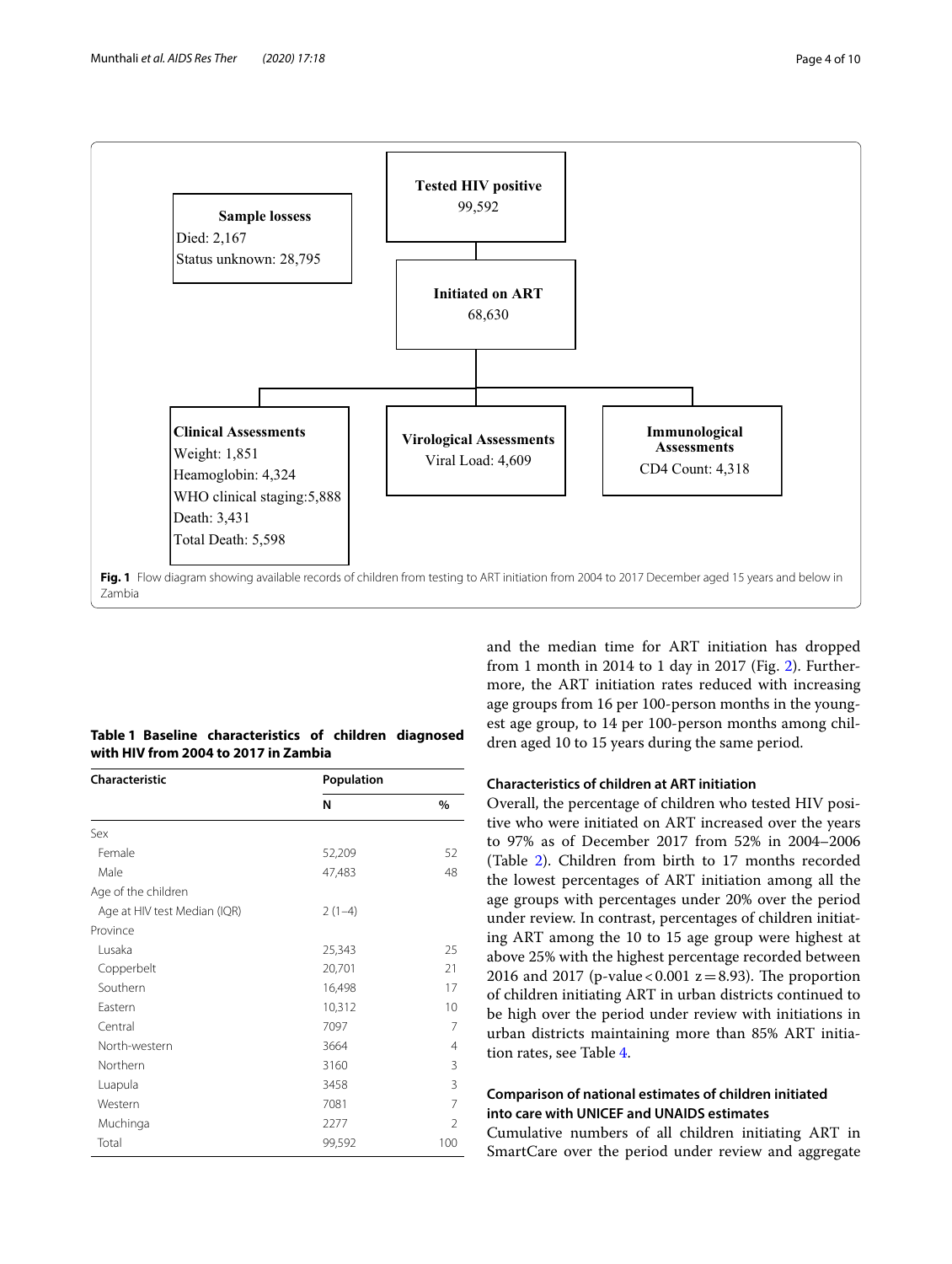<span id="page-4-0"></span>

| Characteristic              | 2004/2006<br>$n = 12,087$ | 2007/2009<br>$n = 30,848$ | 2010/2012<br>$n = 2917$ | 2013/2015<br>$n = 2028$ | 2016/2017<br>$n = 7212$ | P-value* |
|-----------------------------|---------------------------|---------------------------|-------------------------|-------------------------|-------------------------|----------|
| Age n (%)                   |                           |                           |                         |                         |                         | < 0.001  |
| Birth-17 months             | 1860 (16)                 | 8948 (30)                 | 8140 (28)               | 4499 (23)               | 1546 (22)               |          |
| 18 months-4 years           | 3391 (29)                 | 8936 (30)                 | 7976 (28)               | 5431 (28)               | 1872 (27)               |          |
| 5-9 years                   | 3740 (32)                 | 7074 (23)                 | 6989 (24)               | 5183 (26)               | 1798 (26)               |          |
| $10-15$ years               | 2788 (24)                 | 5227 (17)                 | 5483 (19)               | 4535 (23)               | 1823 (26)               |          |
| Median age (IQR)            | $6(2-10)$                 | $3(1-8)$                  | $4(1-9)$                | $5(2-10)$               | $5(2-11)$               |          |
| Sex n (%)                   |                           |                           |                         |                         |                         | < 0.001  |
| Male                        | 5868 (49)                 | 15,018 (49)               | 13,740 (47)             | 9446 (47)               | 3411 (47)               |          |
| Female                      | 6219 (51)                 | 15,830 (51)               | 15,457 (53)             | 10,802 (53)             | 3801 (53)               |          |
| Place of testing n (%)      |                           |                           |                         |                         |                         | < 0.001  |
| Hospital                    | 6682 (55)                 | 16,990 (55)               | 13,383 (46)             | 7759 (38)               | 2658 (37)               |          |
| Health Centre               | 5393 (45)                 | 13721 (44)                | 15477 (53)              | 12,149 (60)             | 4217 (58)               |          |
| District type n (%)         |                           |                           |                         |                         |                         | < 0.001  |
| Rural                       | 811(7)                    | 3 791 (12)                | 4 5 3 8 (16)            | 3 3 9 5 (17)            | 836 (12)                |          |
| Urban                       | 11,276 (93)               | 27,057 (88)               | 24,659 (83)             | 16,852 (83)             | 6376 (88)               |          |
| ART initiation status n (%) |                           |                           |                         |                         |                         | < 0.001  |
| Initiated on ART            | 6217 (52%)                | 16,940 (55%)              | 19,780 (68%)            | 18,768 (93%)            | 6925 (97%)              |          |

*IQR* interquartile range

\*Tested using cuzick non-parametric test for trends

data reported in stocktaking reports published by UNICEF [[22](#page-9-20)[–26](#page-9-21)] and UNAIDS global reports and country data factsheets [[27–](#page-9-22)[31](#page-9-23)] show similar upward trends with minor differences among the data sources see Fig. [3](#page-7-1). Our data shows slightly higher trends from 2009 to 2013 and from 2014 to 2017 despite the data coming from a percentage of health facilities in the country.

## **Post regression estimates of time to ART initiation from multilevel regression clustering at facility level**

The mixed random effects model showed significant variability in time to ART initiation by age at ART initiation and district type depending on the health facility used at ART initiation. Generally, time to ART initiation increased with an increase in age while it reduced by 25% (IRR=0.117, 95% CI 0.099–0.138) in urban areas compared to rural areas see Table [5](#page-8-0).

## **Discussion**

This study describes the baseline characteristics of close to 100,000 children who were diagnosed with HIV over a 13-year period in facilities using SmartCare across Zambia. Our observations suggest that there was a substantial improvement in childhood HIV health care delivery and service uptake over years analysed. This is evidenced by improvements in specifc parameters such time to ART initiation which reduced drastically during the same period. The data also shows the impact of the

WHO guidelines over time with almost 100% of children diagnosed with HIV initiating ART since 2014. The 2013 and 2016 WHO guidelines which recommended immediate ART initiation for children have been instrumental in bringing down the delay in initiating ART, with most children now starting ART on the same day they receive their HIV diagnosis.

Despite these overall improvements there were lower rates of HIV testing and longer times to ART initiation for particular groups. Those aged 5–9 had the lowest rates of HIV testing and those aged 10–15 took longest to initiate ART treatment. Estimations of the numbers of children initiated on ART in our study were also found to be higher than estimates reported in UNAIDS and UNICEF documents. Our data shows that 97% of children diagnosed with HIV in 2016–2017 were initiated on ART which is higher than the UNAIDS estimation for Zambia that showed that 52% of children diagnosed with HIV were initiated on ART in 2017  $[32]$ . The reasons for these diferences were not the primary focus of this paper. However, disparity in percentages could be attributed to the diferences in the reporting period and facility coverage. Our higher percentage is in line with reports from the Ministry of Health that showed a 65% increase in percentages of people initiating ART between 2016 and 2017 after the implementation of the test and treat strategy [[33](#page-9-25)]. It is possible that our estimates have been afected by bias common when using routinely collected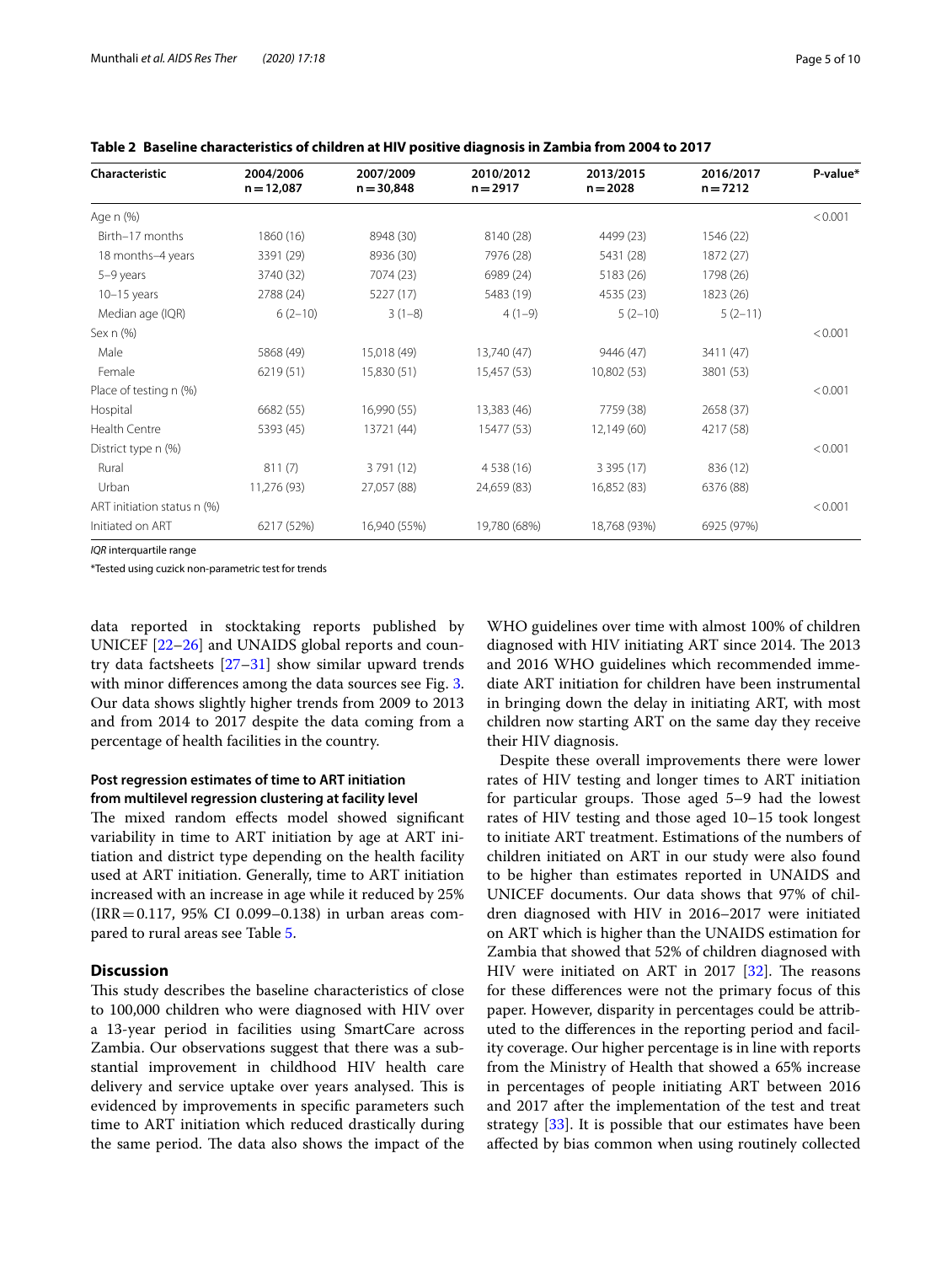| Characteristic       | <b>Number</b><br>initiating ART | <b>Median time from Test</b><br>to ART in days (IQR) | <b>Rates of ART</b><br>initiation 100<br>per month | Person time<br>in years | <b>Unadjusted test</b><br>to ART IRR (CI)* | Adjusted<br>from test to ART<br>IRR $(Cl)*$ |
|----------------------|---------------------------------|------------------------------------------------------|----------------------------------------------------|-------------------------|--------------------------------------------|---------------------------------------------|
| Sex                  |                                 |                                                      |                                                    |                         |                                            |                                             |
| Male                 | 33,211                          | $10(1-77)$                                           | 14                                                 | 18,909                  | 1                                          | 1                                           |
| Female               | 35,419                          | $8(1-77)$                                            | 13.6                                               | 20,943                  | $0.95(0.93 - 0.96)$                        | $0.94(0.93 - 0.95)$                         |
| Years                |                                 |                                                      |                                                    |                         |                                            |                                             |
| 2004-2006            | 6217                            | $17(1 - 161)$                                        | $\overline{7}$                                     | 9052                    | $\mathbf{1}$                               | $\mathbf{1}$                                |
| 2007-2009            | 16,940                          | $11(1-111)$                                          | 10                                                 | 14,972                  | $1.36(1.32 - 1.39)$                        | $1.34(1.31 - 1.38)$                         |
| 2010-2012            | 19,780                          | $10(1-90)$                                           | 15                                                 | 10,823                  | $1.98(1.92 - 2.02)$                        | $2.02(1.96 - 2.07)$                         |
| 2013-2015            | 18,768                          | $9(1-50)$                                            | 33                                                 | 3777                    | 4.55 (4.43-4.67)                           | $4.62(4.50 - 4.74)$                         |
| 2016-2017            | 6925                            | $1(1-14)$                                            | 106                                                | 421                     | 14.5 (13.9-14.9)                           | $15.2(14.7 - 15.7)$                         |
| Age group at test    |                                 |                                                      |                                                    |                         |                                            |                                             |
| Birth to 17 months   | 12,141                          | $1(1-55)$                                            | 16                                                 | 6278                    | $\mathbf{1}$                               | $\mathbf{1}$                                |
| 18 months to 4 years | 18,953                          | $8(1-73)$                                            | 14                                                 | 10,860                  | $0.91(0.88 - 0.92)$                        | $0.92(0.90 - 0.94)$                         |
| 5-9 years            | 18,476                          | $14(1-112)$                                          | 12                                                 | 12,730                  | $0.76(0.74 - 0.77)$                        | $0.78(0.76 - 0.80)$                         |
| $10-15$ years        | 17,215                          | $13(1 - 77)$                                         | 14                                                 | 9898                    | $0.86(0.84 - 0.87)$                        | $0.86(0.84 - 0.88)$                         |
| Health facility type |                                 |                                                      |                                                    |                         |                                            |                                             |
| Hospital             | 31,776                          | $7(1-87)$                                            | 12                                                 | 20,878                  | 1                                          | 1                                           |
| Health centre        | 36,177                          | $13(1-69)$                                           | 16                                                 | 18,352                  | $1.26(1-1.27)$                             | $0.99(0.97 - 1.01)$                         |
| Hospice              | 473                             | $28(1-357)$                                          | 10                                                 | 502                     | $0.64(0.58 - 0.70)$                        | $0.42(0.38 - 0.46)$                         |
| Health post          | 133                             | $1(1-37)$                                            | 14                                                 | 118                     | $1.14(0.99 - 1.31)$                        | $0.69(0.60 - 0.80)$                         |
| Province             |                                 |                                                      |                                                    |                         |                                            |                                             |
| Central              | 5174                            | $1(1-42)$                                            | 21                                                 | 1977                    |                                            | $\mathbf{1}$                                |
| Luapula              | 2677                            | $1(1-13)$                                            | 24                                                 | 880                     | $1.22(1.16 - 1.27)$                        | $1.06(1.01 - 1.11)$                         |
| Copperbelt           | 15,423                          | $1(1-46)$                                            | 14                                                 | 8865                    | $0.67(0.65 - 0.70)$                        | $0.59(0.57 - 0.61)$                         |
| Eastern              | 6758                            | $14(1-115)$                                          | 11                                                 | 4734                    | $0.55(0.53 - 0.57)$                        | $0.45(0.44 - 0.47)$                         |
| Lusaka               | 17,886                          | $19(1 - 84)$                                         | 12                                                 | 11,114                  | $0.62(0.60 - 0.63)$                        | $0.62(0.61 - 0.64)$                         |
| Muchinga             | 1340                            | $1(1-18)$                                            | 18                                                 | 599                     | $0.89(0.84 - 0.94)$                        | $0.80(0.76 - 0.85)$                         |
| North-western        | 2599                            | $3(1-58)$                                            | 15                                                 | 1354                    | $0.73(0.69 - 0.76)$                        | $0.61(0.58 - 0.64)$                         |
| Northern             | 2681                            | $1(1-17)$                                            | 19                                                 | 1129                    | $0.93(0.89 - 0.97)$                        | $0.69(0.66 - 0.72)$                         |
| Southern             | 9424                            | $18(1-136)$                                          | 11                                                 | 6684                    | $0.57(0.55 - 0.58)$                        | $0.54(0.52 - 0.56)$                         |
| Western              | 4668                            | $16(1-91)$                                           | 14                                                 | 2513                    | $0.72(0.69 - 0.74)$                        | $0.57(0.54 - 0.59)$                         |

<span id="page-5-0"></span>

|         | Table 3 Incidence rate ratios time from testing to ART and incident rates of children living with HIV in Zambia from 2004 |  |  |
|---------|---------------------------------------------------------------------------------------------------------------------------|--|--|
| to 2017 |                                                                                                                           |  |  |

*IQR* Interquartile range, *CI* Confdence interval

\*Tested using Poisson

data such as missing and incomplete records, as shown in the drop in the number children that were diagnosed with HIV from a peak of 31,602 between 2007 and 2009 to only 7270 in 2016/17. This bias included loss in sample size leading to only complete case analysis and possibly under or over estimation of estimates [[34](#page-9-26)]. We propose that this could have been due to efective PMTCT programs that led to 96% of pregnant women living with HIV receiving ART and a more than 50% reduction in the number of HIV positive children born from HIV positive women between 2011 and 2012 [[35](#page-9-27)].

There were also challenges in ART initiation when disaggregated by age group with time to ART initiation increasing with increasing age. In addition, 11% variability in time taken to ART initiation in factors afecting children at ART initiation could be attributed to type of facility used at ART initiation. Our data showed that children aged 5 to 9 years had the longest time to ART initiation and were less likely to be initiated on ART compared to children from birth to 17 months. This could be because until 2016, children above 5 years could only be initiated on ART once their CD4 count was below 350 mmol/l thereby increasing time to ART initiation. Another reason for the delay could be some AIDS defning conditions like TB that have overlapping symptoms and require initiation of ART after treatment of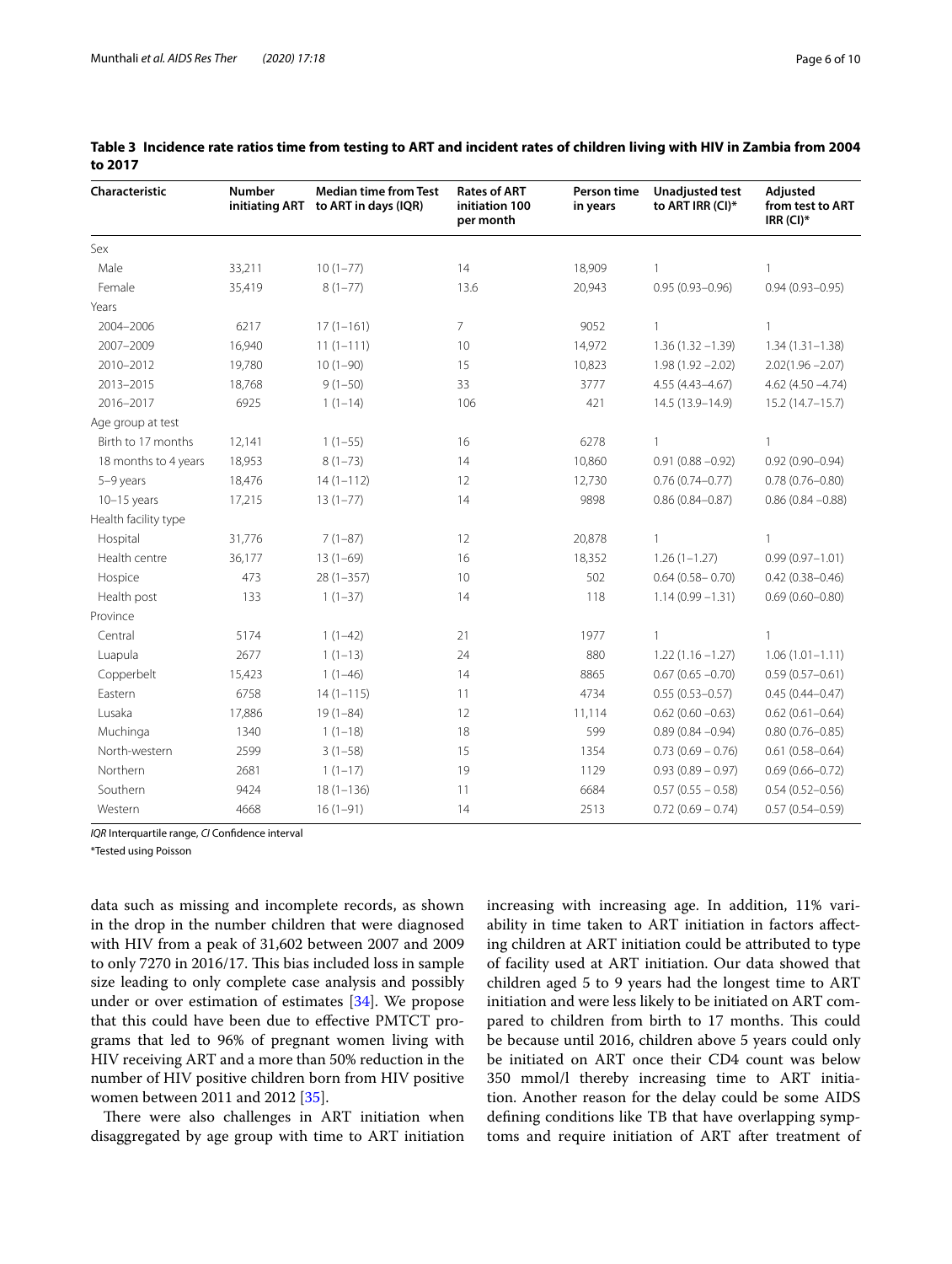

<span id="page-6-0"></span>the condition is tolerated [[36](#page-9-28)[–39](#page-9-29)]. In addition, children above 5 have less contact with the health facilities after completion of the Mother and child health (MCH) clinics immunization and growth monitoring schedule. Therefore, diagnosis for this age group is more likely after presenting with acute illness at health facilities [[39](#page-9-29)]. Another area with challenges is the testing related dynamics where children aged 10 to 15 years had the lowest rates of HIV testing. This could be because until recently long-term survival of children not on ART following MTCT were thought to be uncommon and so testing strategies for this age group were not emphasized or were less robust [[10,](#page-9-30) [39](#page-9-29)]. Most children in our study were tested in hospitals in 2004–2006. However, this trend reduced between 2015 and 2017 with increasing testing in the other facilities types such as hospice and health posts showing the need for increased EID services at all health facility types [[40\]](#page-9-31). We also found that more female children were

tested over the study period. Reasons or this are beyond the scope of this study. However, sex related diferentials among children testing for HIV have been reported in earlier studies in Zambia which showed more males testing for HIV among hospitalised children [\[10\]](#page-9-30).

#### **Strengths and limitations**

To our knowledge, this paper is the frst to show long term changes in the characteristics of HIV infected children from facilities across Zambia using routinely collected SmartCare data. The main strength of this study is the large sample size and the long follow up period which makes our fndings generalizable to the whole population. In addition, we analysed data from public, private, military and faith-based health facilities that utilize SmartCare at diferent levels of the health care delivery system. Our analysis was merely descriptive which made it difficult to attribute causality and a more robust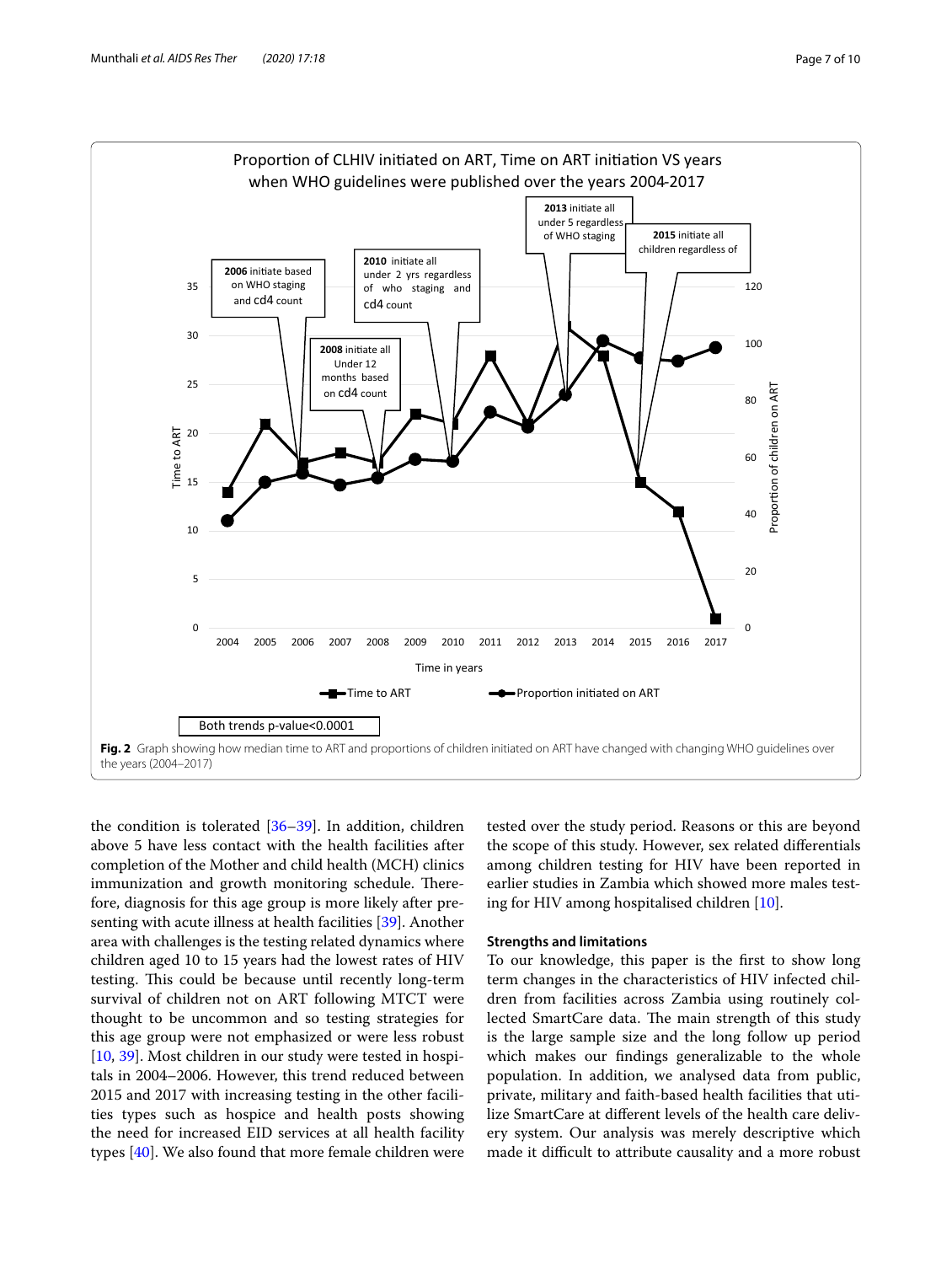| Characteristic         | 2004/2006<br>$n = 6217$ | 2007/2009<br>$n = 16,940$ | 2010/2012<br>$n = 19,780$ | 2013/2015<br>$n = 18,768$ | 2016/2017<br>$n = 6925$ | P-value* |
|------------------------|-------------------------|---------------------------|---------------------------|---------------------------|-------------------------|----------|
| Age n (%)              |                         |                           |                           |                           |                         | < 0.001  |
| Birth-17 months        | 467(8)                  | 2735 (16)                 | 3 3 9 3 (17)              | 2 495 (14)                | 876 (13)                |          |
| 18 months-4 years      | 1622 (26)               | 5235 (31)                 | 5891 (30)                 | 4846 (27)                 | 1706 (26)               |          |
| 5-9 years              | 2137 (35)               | 4625 (27)                 | 5282 (27)                 | 5379 (30)                 | 1840 (28)               |          |
| $10-15$ years          | 1942 (31)               | 4230 (25)                 | 4945 (25)                 | 5468 (30)                 | 2240 (34)               |          |
| Median age (IQR)       | $7(4-10)$               | $5(2-10)$                 | $5(2-10)$                 | $7(2-11)$                 | $7(3-12)$               |          |
| Sex n (%)              |                         |                           |                           |                           |                         | < 0.001  |
| Male                   | 3085 (50)               | 8475 (50)                 | 9569 (48)                 | 8767 (47)                 | 3273 (47)               |          |
| Female                 | 3103 (50)               | 8446 (50)                 | 10,192 (52)               | 9976 (53)                 | 3641 (53)               |          |
| Place of testing n (%) |                         |                           |                           |                           |                         | < 0.001  |
| Hospital               | 3178 (51)               | 8983 (53)                 | 9188 (47)                 | 7774 (41)                 | 2592 (37)               |          |
| Health centre          | 3002 (49)               | 7854 (46)                 | 10,477 (53)               | 10,698 (57)               | 4105 (59)               |          |
| District type n (%)    |                         |                           |                           |                           |                         |          |
| Rural                  | 394(6)                  | 1981 (12)                 | 2849 (14)                 | 2807 (15)                 | 854 (12)                | < 0.001  |
| Urban                  | 5794 (94)               | 14,940 (88)               | 16,912 (86)               | 15,936 (85)               | 6060 (88)               |          |

<span id="page-7-0"></span>**Table 4 Baseline characteristics of children ART initiation in Zambia from 2004 to 2017**

*IQR* interquartile range

\*Tested using cuzick non-parametric test for trends



<span id="page-7-1"></span>analysis is required to understand the trends in diagnosis and initiation onto ART.

The incidence of children initiating ART decreased with increasing age, showing the need to promote community-based programs for routine HIV testing in children above 5 years. Facility-based same-day test and treat should also be supported to reduce the drop out of children between HIV diagnosis and ART initiation. The magnitude of missing data may have been small for an epidemiological analysis but is alarming if proper patient follow-up and care is to be achieved. The Ministry of Health needs to ensure data capturing monitoring and reporting are easier for health facilities to complete in order to improve levels of data completeness, accuracy and quality.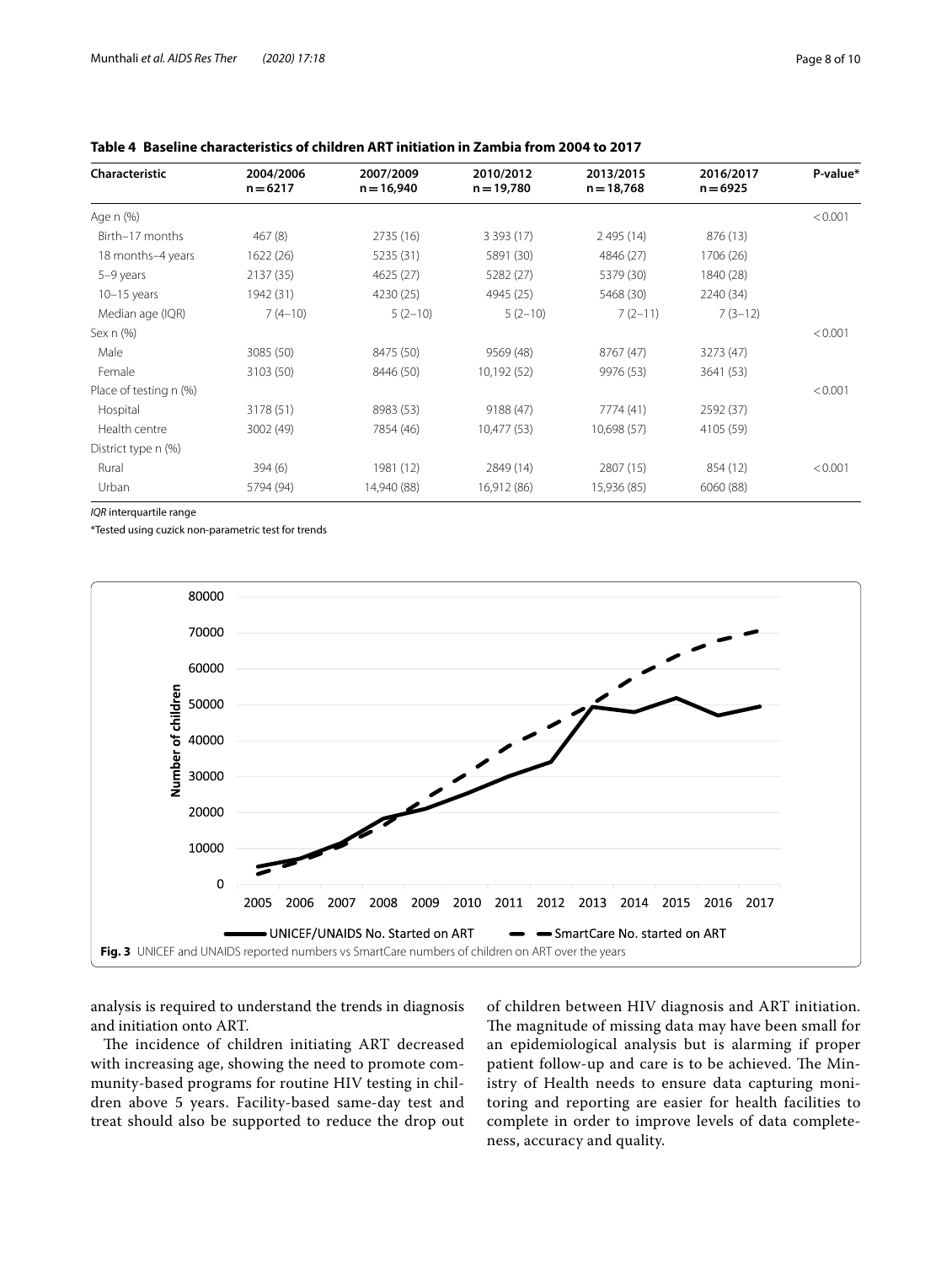| Characteristic    | Average days to ART initiation P-value*<br>(CI)* crude estimates |                               | Average days to ART initiation<br>(CI)** adjusted estimates | P-value $**$                 |  |
|-------------------|------------------------------------------------------------------|-------------------------------|-------------------------------------------------------------|------------------------------|--|
| Age               |                                                                  |                               |                                                             |                              |  |
| Birth-17 months   | 58 (40-77)                                                       | Wald $(3) = 2393$             | 116 (84-148)                                                | Wald $(4) = 2412 p < 0.0001$ |  |
| 18 months-4 years | 134 (117-151)                                                    | P < 0.0001                    | 191 (160-223)                                               |                              |  |
| 5-9 years         | 241 (224-258)                                                    |                               | 299 (267-330)                                               |                              |  |
| $10-15$ years     | 262 (245-280)                                                    |                               | 320 (288-352)                                               |                              |  |
| Sex               |                                                                  |                               |                                                             |                              |  |
| Male              | 178 (160-196)                                                    | Wald $(1) = 0.10$             | $111(85 - 149)$                                             | Wald $(5) = 2413$ p < 0.0001 |  |
| Female            | 179 (161-197)                                                    | p > 0.05                      | $108(82 - 147)$                                             |                              |  |
| Place of testing  |                                                                  |                               |                                                             |                              |  |
| Hospital          | 175 (141-209)                                                    | Wald $(1) = 0.08$             | $110(70-149)$                                               | Wald $(5) = 2392 p < 0.0001$ |  |
| Health centre     | 181 (159-202)                                                    | P > 0.05                      | $120(85 - 155)$                                             |                              |  |
| District type     |                                                                  |                               |                                                             |                              |  |
| Rural             | 209 (175 - 242)                                                  | Wald $(1) = 4.35$<br>P < 0.05 | 116 (84–148)                                                | Wald $(4) = 2412 p < 0.0001$ |  |
| Urban             | 166 (145-187)                                                    |                               | $30(17-57)$                                                 |                              |  |

## <span id="page-8-0"></span>**Table 5 Post regression estimates of mean time (in days) between testing HIV positive and ART initiation for children in Zambia between 2004 to 2017**

Run using multi-level random efects regression clustering at facility level

*ICC* Intraclass correlation 11% (IRR = 0.117)

\*Unadjusted model

\*\*Adjusted for age and district of residence

## **Conclusion**

WHO has spearheaded the fght against HIV and AIDS providing guidelines for both testing and treatment of CLHIV. Zambia has seen substantial increase in proportions of ART initiation among CLHIV and reduction in time to ART initiation which suggests successful implementation of WHO adapted national testing and treatment guidelines and improvements in HIV programming. These efforts and should be supported as they have saved the lives and improved the quality of life of CLHIV in Zambia. However, age related problems with testing suggest that there are critical areas that must be targeted for improvements. These problems might be showing a gap in health system functioning associated with access. There is therefore need to address this and target hard to reach groups if improvements are to be sustained.

#### **Abbreviations**

AIDS: Acquired immunodefciency syndrome; ANC: Antenatal clinic; ART : Antiretroviral therapy; EFV: Efaviranz; HB: Haemoglobin; HIV: Human immunodefciency virus; IQR: Interquartile range; LTFU: Lost to follow-up; MTCT: Mother to child transmission; NVP: Nevirapine; PIs: Protease inhibitors; PMTCT: Prevention of mother-to-child transmission; UNAIDS: United Nations programme on HIV/AIDS; UNICEF: United Nations children emergency fund; WHO: World Health Organization.

#### **Acknowledgements**

We would like to thank the Ministry of health in Zambia for granting access to the data that was analysed.

#### **Authors' contributions**

TM, CC and JT participated in the conception of the study co-ordination, acquisition of data and drafted the manuscript. TM and JT carried out the statistical analysis. CM, AK, LL and IC reviewed all the content to validate the data used and the context related to interpretation of the fndings. CC and PM participated in the critical review and editing of the manuscript drafts for scientifc merit and depth. All authors read and approved the fnal manuscript.

#### **Funding**

This study was conducted under the SEARCH (Sustainable Evaluation through Analysis of Routinely Collected HIV data) Project supported by the Bill & Melinda Gates Foundation [OPP1084472].

#### **Availability of data and materials**

The datasets analysed during the current study are not publicly available due the data were collected as routine patient data by the Zambian Ministry of Health who are the owner of the data therefore dataset cannot be shared online. Any further information on the use of dataset should be addressed to the Zambian Ministry of Health through the office of the Permanent Secretary at info@moh.gov.zm. However, for replication and verifcation of the study, guidance on the dataset and variable names mentioned in the study's methodology section of the manuscript is available from the corresponding author on reasonable request.

#### **Ethics approval and consent to participate**

Ethical approval was obtained from the University of Zambia Biomedical Research Ethical Committee (UNZABREC) under the Sustainable Evaluation and Analysis of Routinely Collected HIV/AIDS data (SEARCH) Project IRB reference number 101-04-16. Ethical approval was also obtained from London school of Hygiene and Tropical Medicine (LSHTM) Research ethics committee approval number 12086.

#### **Consent for publication**

Not applicable.